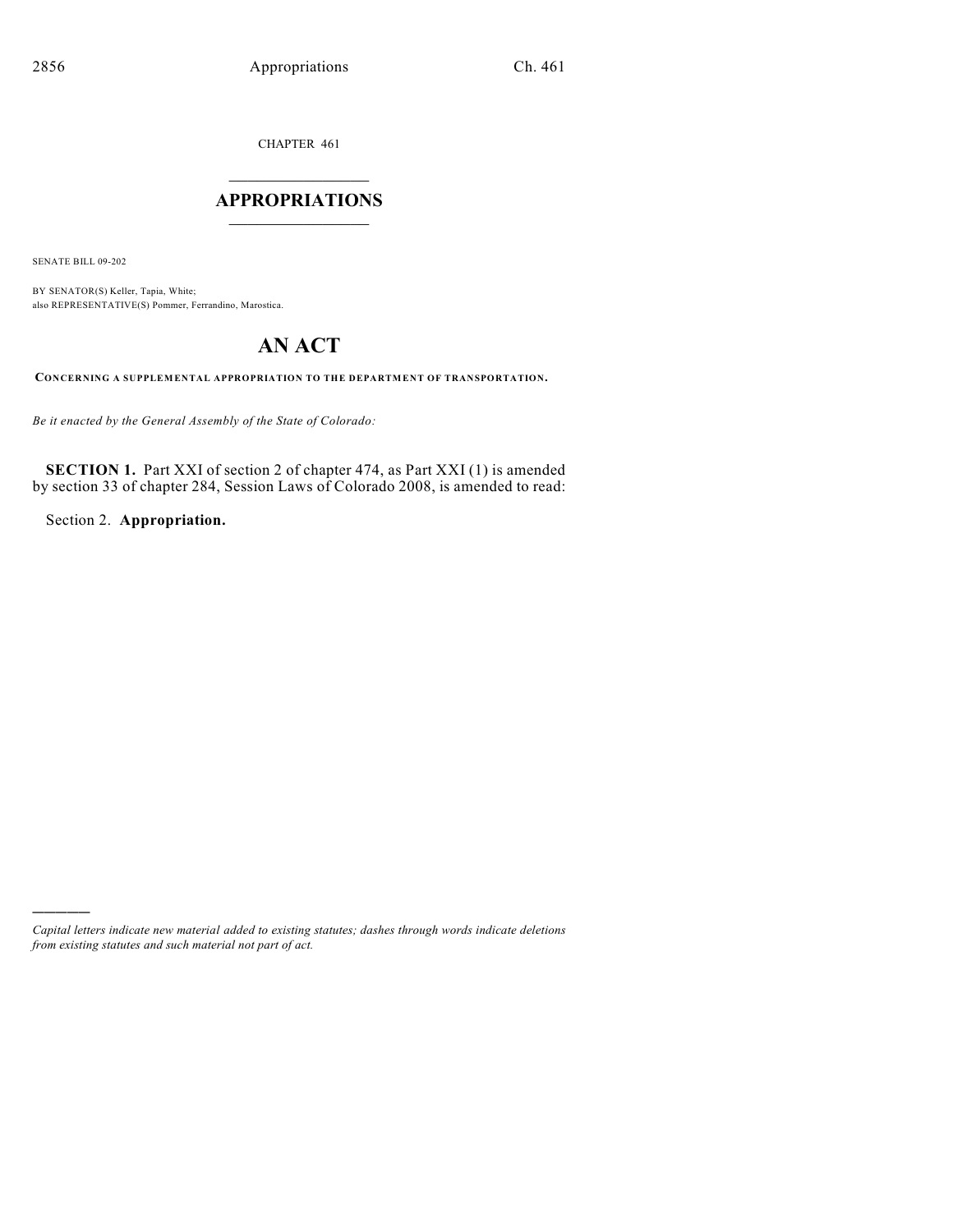|                           |                                           |    | <b>PART XXI</b>               | <b>DEPARTMENT OF TRANSPORTATION</b>                          |  |                                       |                                |
|---------------------------|-------------------------------------------|----|-------------------------------|--------------------------------------------------------------|--|---------------------------------------|--------------------------------|
| S                         |                                           | \$ | S                             | <b>EXEMPT</b>                                                |  |                                       |                                |
|                           | <b>TOTAL</b><br>ITEM &<br><b>SUBTOTAL</b> |    | <b>GENERAL</b><br><b>FUND</b> | <b>GENERAL</b><br><b>CASH</b><br><b>FUNDS</b><br><b>FUND</b> |  | <b>REAPPROPRIATED</b><br><b>FUNDS</b> | <b>FEDERAL</b><br><b>FUNDS</b> |
| <b>APPROPRIATION FROM</b> |                                           |    |                               |                                                              |  |                                       |                                |

| (1) ADMINISTRATION | <del>27,358,998</del> | 25,286,780°             | $2,072,218$ <sup>*</sup> |
|--------------------|-----------------------|-------------------------|--------------------------|
|                    | 27,053,735            | 25.042.483 <sup>a</sup> | $2,011,252^b$            |
|                    |                       | $(211.2$ FTE)           | $(15.0$ FTE)             |

<sup>a</sup> This amount shall be from the State Highway Fund pursuant to Section 43-4-205 (5) (a), C.R.S. Included in this total amount is \$494,158 for 6,580 hours of legal services.

 $^{\circ}$  This amount shall be funded internally by various cash fund sources in the Department.

## **(2) CONSTRUCTION, MAINTENANCE, AND OPERATIONS** 1,259,748,574 812,303,088 1,912,328 445,533,158 1,259,992,871 812,547,385<sup>a</sup> (3,127.3 FTE)

Ch. 461 Appropriations 2857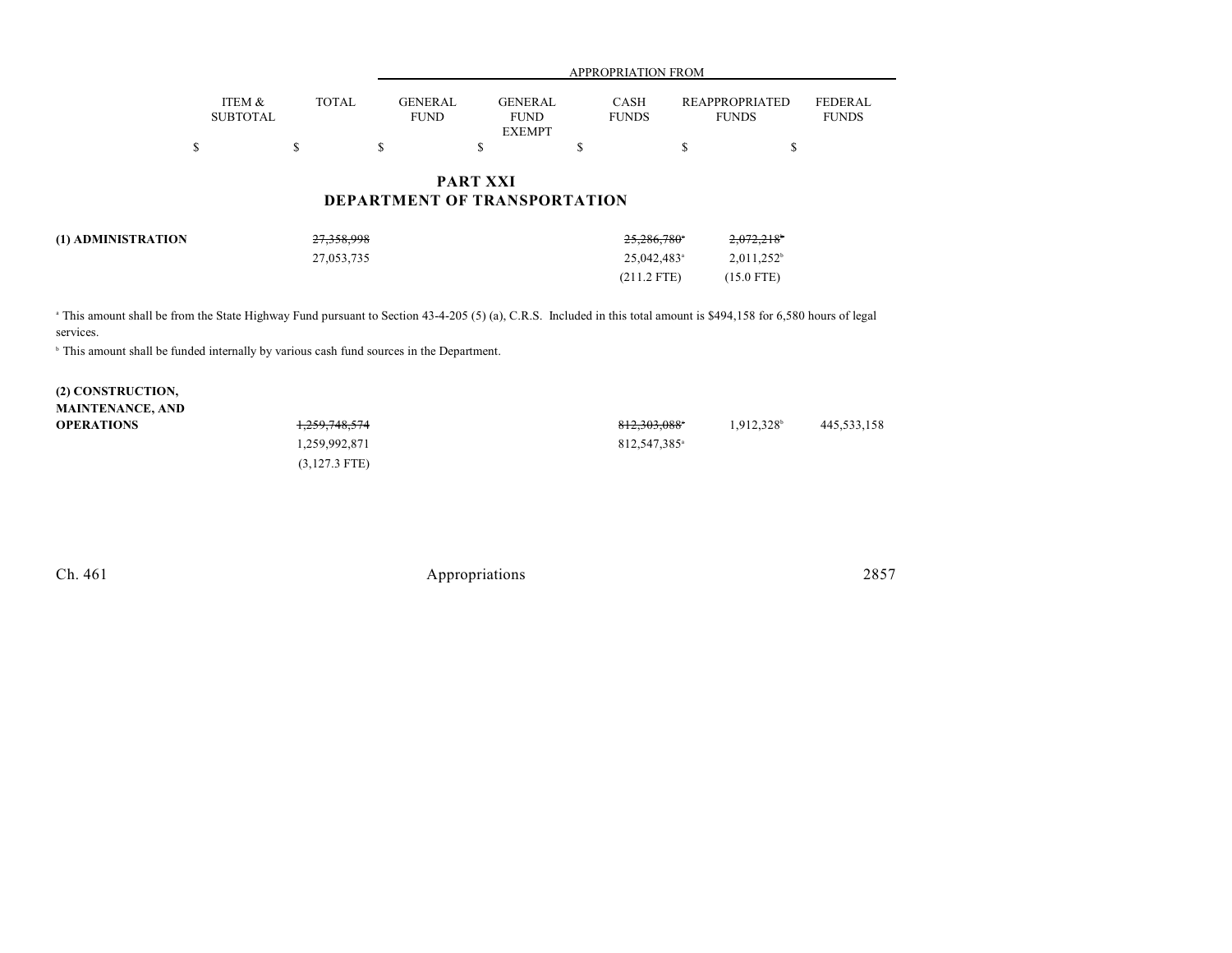## Ch. 461 Appropriations 2858

|                                      |              | APPROPRIATION FROM            |  |                               |  |                             |  |                                       |                         |
|--------------------------------------|--------------|-------------------------------|--|-------------------------------|--|-----------------------------|--|---------------------------------------|-------------------------|
| <b>ITEM &amp;</b><br><b>SUBTOTAL</b> | <b>TOTAL</b> | <b>GENERAL</b><br><b>FUND</b> |  | <b>GENERAL</b><br><b>FUND</b> |  | <b>CASH</b><br><b>FUNDS</b> |  | <b>REAPPROPRIATED</b><br><b>FUNDS</b> | FEDERAL<br><b>FUNDS</b> |
|                                      |              |                               |  | <b>EXEMPT</b>                 |  |                             |  |                                       |                         |
|                                      |              |                               |  |                               |  |                             |  |                                       |                         |

<sup>a</sup> These funds are subject to allocation by the State Transportation Commission pursuant to Sections 43-1-106 (8) (h) and 43-1-113 (14) (a), C.R.S., and are included here for informational purposes only. Of this amount,  $\frac{$725,038,950,8725,283,247,8}{521,247}$  shall be from revenues credited to the State Highway Fund pursuant to Sections 43-4-205 (5) (a) and (6), C.R.S., \$33,429,451 shall be from miscellaneous department revenues including permit fees and interest earnings, \$27,941,376 shall be from the Aviation Fund created in Section 43-10-109 (1), C.R.S.,\$24,105,918 (L) shall be from funds provided by local governments for highway maintenance and construction projects or as match for federal grants, \$1,082,968 shall be from the Law Enforcement Assistance Fund pursuant to Section 43-4-402 (2) (a), C.R.S., and \$704,425 shall be from the Motorcycle Operator Safety Training Fund created in Section 43-5-504, C.R.S. Included in this total amount is \$739,885 for 9,852 hours of legal services and \$147,534 for capitol complex leased space.

<sup>b</sup> These funds are subject to allocation by the State Transportation Commission pursuant to Sections 43-1-106 (8) (h) and 43-1-113 (14) (a), C.R.S., and are included here for informational purposes only. This amount shall be funded internally by various reappropriated funds sources in the Department.

**(3) STATEWIDE TOLLING ENTERPRISE** 2,560,000 2,560,000 2,560,000

<sup>a</sup> This amount shall be from the Statewide Tolling Enterprise Special Revenue Fund created in Section 43-4-804 (1), C.R.S. These funds are subject to allocation by the Colorado Tolling Enterprise Board pursuant to Section 43-4-804 (3), C.R.S., and are included here for informational purposes.

**(4) GAMING**

**IMPACTS**<sup>57</sup> 10,127,274 10,127,274 10,127,274

 $\degree$  This amount shall be from the Limited Gaming Fund pursuant to Section 12-47.1-701 (1) (c) (I), C.R.S.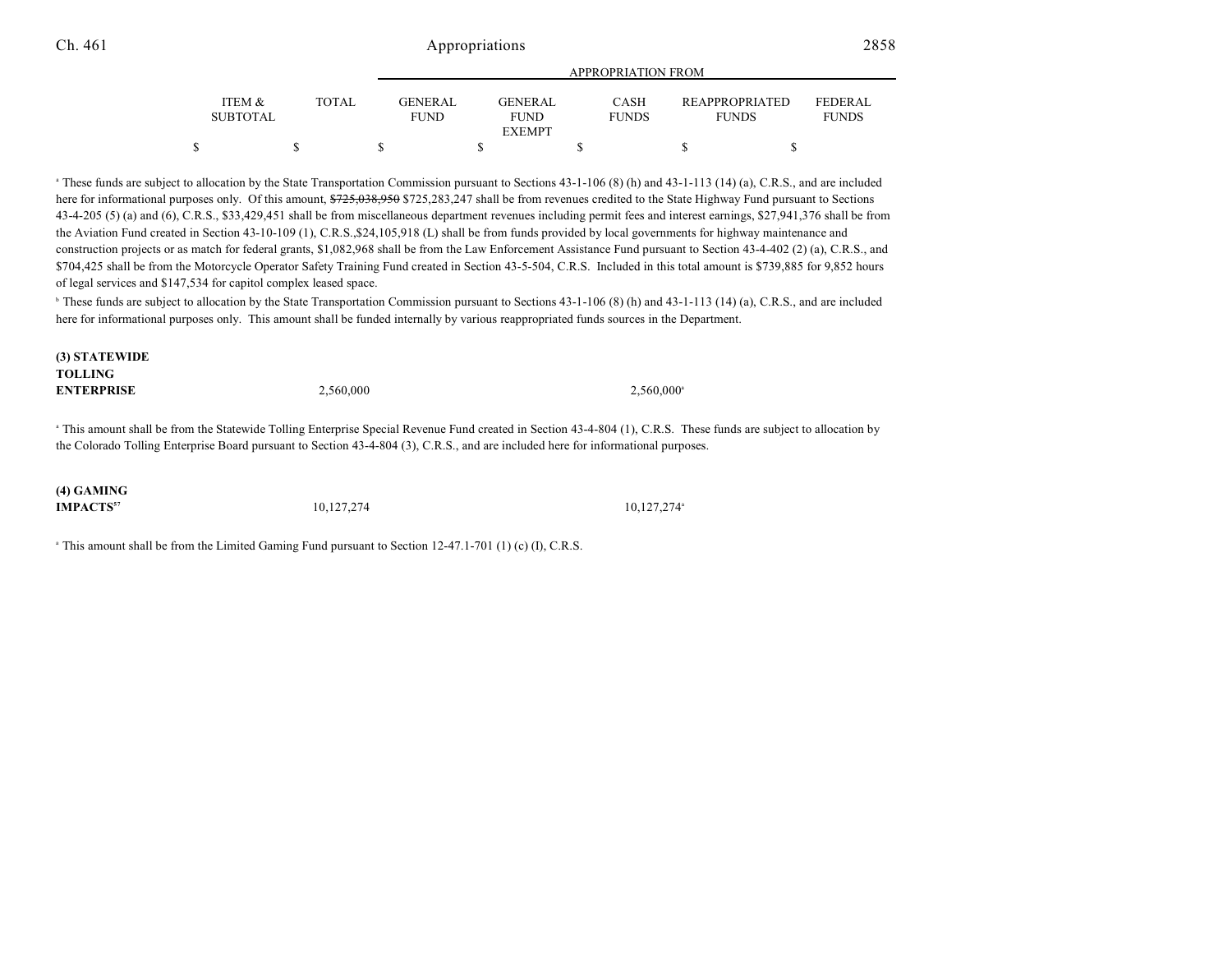**TOTALS PART XXI**

|                         | \$1,299,794,846 | \$850,277,142 <sup>a</sup> | <del>\$3,984,546</del> | \$445,533,158 |
|-------------------------|-----------------|----------------------------|------------------------|---------------|
| <b>(TRANSPORTATION)</b> | \$1,299,733,880 |                            | \$3,923,580            |               |

 $^{\circ}$  Of this amount, \$24,105,918 contains an (L) notation.

**FOOTNOTES** -- The following statements are referenced to the numbered footnotes throughout section 2.

57 Department of Transportation, Gaming Impacts -- It is the intent of the General Assembly that these funds shall remain available until completion of the project or the close of FY 2010-11, whichever comes first. At project completion or the end of the three-year period, unexpended and unencumbered balances shall revert to the Limited Gaming Fund from which they were appropriated.

Ch. 461 Appropriations 2859